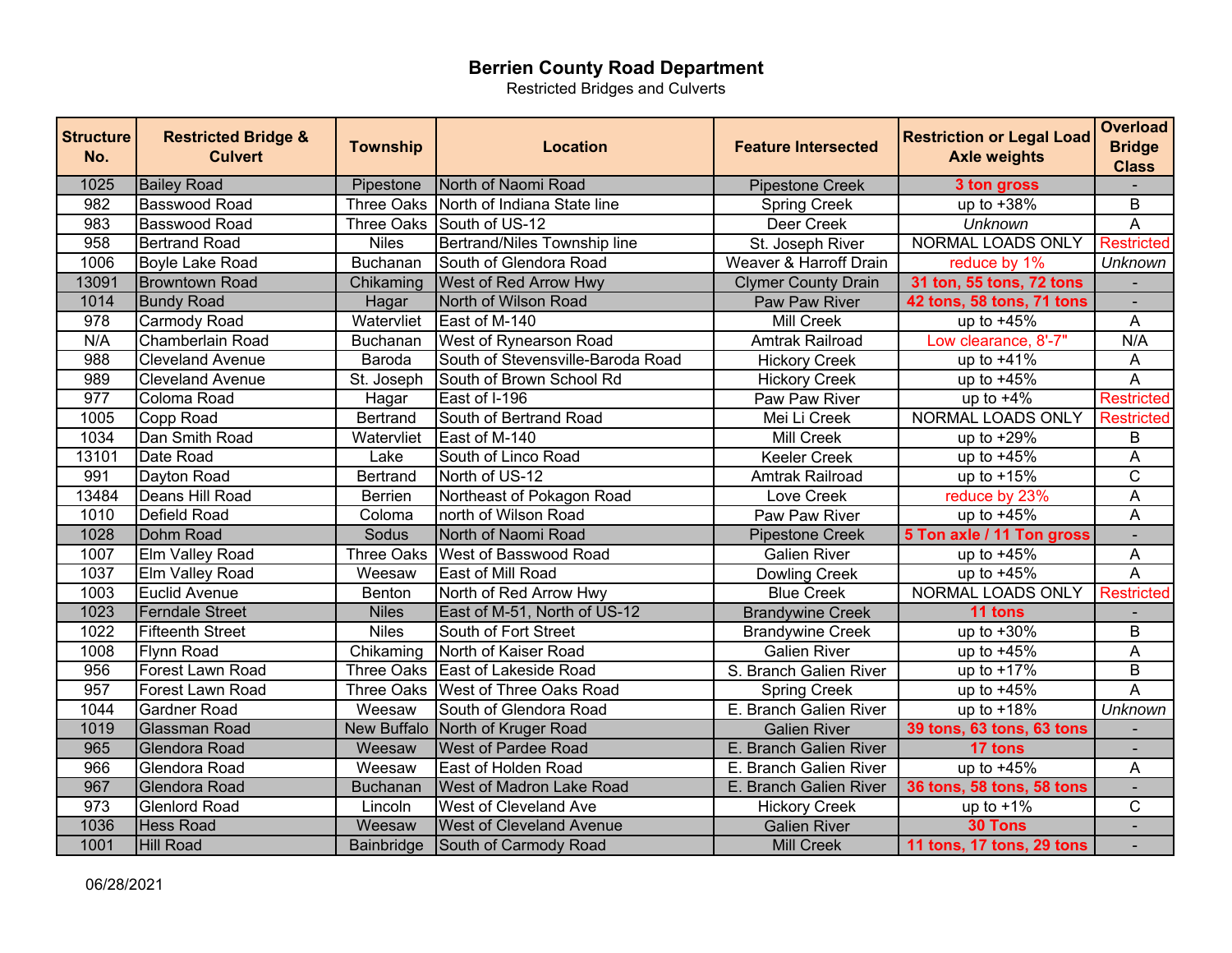Restricted Bridges and Culverts

| <b>Structure</b><br>No. | <b>Restricted Bridge &amp;</b><br><b>Culvert</b> | <b>Township</b> | Location                                          | <b>Feature Intersected</b> | <b>Restriction or Legal Load</b><br><b>Axle weights</b> | <b>Overload</b><br><b>Bridge</b><br><b>Class</b> |
|-------------------------|--------------------------------------------------|-----------------|---------------------------------------------------|----------------------------|---------------------------------------------------------|--------------------------------------------------|
| 993                     | <b>Hillandale Road</b>                           | Sodus           | South of Townline Road                            | Pipestone Creek            | up to $+20%$                                            | B                                                |
| 972                     | Hinchman Road                                    | Baroda          | East of Cleveland Avenue                          | <b>Hickory Creek</b>       | up to $+13%$                                            | $\overline{\text{C}}$                            |
| 13093                   | Hinchman Road                                    | Baroda          | West of Ruggles Road                              | <b>Hickory Drain</b>       | up to $+45%$                                            | $\overline{\mathsf{A}}$                          |
| 1004                    | <b>Hipps Hollow Road</b>                         | <b>Berrien</b>  | <b>East of Evans Road</b>                         | <b>Farmers Creek</b>       | reduce by 23%                                           | <b>Unknown</b>                                   |
| 1024                    | Hochberger Road                                  | Pipestone       | North of Shanghai Road                            | <b>Pipestone Creek</b>     | 42 tons, 59 tons, 76 tons                               |                                                  |
| 1017                    | Holden Road                                      | Lincoln         | South of Stevensville-Baroda Road                 | <b>Hickory Creek</b>       | up to $+17%$                                            | B                                                |
| 1042                    | <b>Holden Road</b>                               | Weesaw          | North of Second Street                            | <b>Galien River</b>        | reduce by 23%                                           | Restricted                                       |
| 1043                    | <b>Holden Road</b>                               | Weesaw          | South of Browntown Road                           | <b>Troy Meadow Outlet</b>  | up to $+15%$                                            | $\mathsf{C}$                                     |
| 13147                   | Holden Road                                      | Weesaw          | North of Glendora Road                            | E. Branch Galien River     | up to $+5\%$                                            | <b>Unknown</b>                                   |
| 990                     | Hollywood Road                                   | <b>Baroda</b>   | North of Hinchman Road                            | <b>Big Feather Drain</b>   | 20 tons, 28 tons, 51 tons                               |                                                  |
| 1013                    | <b>Island Court</b>                              | Coloma          | North of Wil-O-Paw Drive                          | Paw Paw Lake Channel       | up to $+6\%$                                            | C                                                |
| 13094                   | Jericho Road                                     | Lincoln         | North of Linco Road                               | <b>Keeler Creek</b>        | up to $+45%$                                            | $\overline{\mathsf{B}}$                          |
| 14316                   | John Beers Road                                  | Royalton        | East of Hollywood Road                            | <b>Big Meadow Drain</b>    | <b>Unknown</b>                                          | A                                                |
| 1035                    | John Goff Road                                   | Watervliet      | North of Dan Smith Road                           | Mill Creek Branch          | 26 tons, 43 tons, 43 tons                               | $\blacksquare$                                   |
| 1038                    | Kaiser Road                                      | Weesaw          | West of Log Cabin Road                            | <b>Galien River</b>        | 42 tons, 64 tons, 75 tons                               |                                                  |
| 13098                   | Kinne Road                                       | Galien          | West of Beaver Dam Road                           | <b>Spring Creek</b>        | up to $+45%$                                            | <b>Restricted</b>                                |
| 1021                    | Kinze Road                                       | <b>Niles</b>    | West of M-51, East of Creek Road                  | Dowagiac River             | up to +15%                                              | В                                                |
| 959                     | <b>Kruger Road</b>                               |                 | New Buffalo   East of I-94, West of Lakeside Road | S. Branch Galien River     | up to $+10%$                                            | $\overline{B}$                                   |
| 960                     | <b>Kruger Road</b>                               | Weesaw          | East of Mill Road                                 | Dowling Creek              | up to $+45%$                                            | A                                                |
| 981                     | Lakeside Road                                    | Three Oaks      | South of Union Pier Road                          | <b>Galien River</b>        | up to $+19%$                                            | $\overline{B}$                                   |
| 1032                    | Lakeside Road                                    | Three Oaks      | North of Forest Lawn Road                         | S. Branch Galien River     | 33 tons, 42 tons, 47 tons                               |                                                  |
| 1015                    | Linco Road                                       | Lincoln         | West of Stevensville-Baroda Road                  | <b>Hickory Creek</b>       | up to $+45%$                                            | <b>Restricted</b>                                |
| 13095                   | Linco Road                                       | Lincoln         | West of Jericho Road                              | <b>Keeler Creek</b>        | reduce by 1%                                            | <b>Unknown</b>                                   |
| 13096                   | Lincoln Avenue                                   | Baroda          | North of Hinchman Road                            | <b>Hickory Drain</b>       | 36 tons                                                 |                                                  |
| 1039                    | Log Cabin Road                                   | Weesaw          | South of Glendora Road                            | E. Branch Galien River     | 12 tons                                                 |                                                  |
| culvert                 | Log Cabin Road                                   | Weesaw          | South of Kaiser Road                              | Norris Lake Drain          | 10 tons                                                 |                                                  |
| 1029                    | Maiden Lane                                      | Lincoln         | <b>West of Cleveland Avenue</b>                   | <b>Hickory Creek</b>       | 42 tons, 63 tons, 75 tons                               | $\blacksquare$                                   |
| 1016                    | Marquette Woods Road                             | Lincoln         | <b>West of Cleveland Avenue</b>                   | <b>Hickory Creek</b>       | up to $+45%$                                            | Α                                                |
| 1002                    | Marrs Road                                       | Baroda          | West of Stevensville-Baroda Road                  | <b>Hickory Creek</b>       | up to +45%                                              | $\overline{\text{c}}$                            |
| 1030                    | <b>Martin Road</b>                               | Three Oaks      | East of Basswood Road                             | <b>Spring Creek</b>        | up to $+24%$                                            | $\overline{\mathsf{B}}$                          |
| 1031                    | <b>Martin Road</b>                               | Three Oaks      | South of Forest Lawn Road                         | <b>Spring Creek</b>        | up to $+20%$                                            | <b>Restricted</b>                                |
| 986                     | Mill Road                                        | Weesaw          | west of California Road                           | <b>Galien River</b>        | up to $+36%$                                            | A                                                |
| 1009                    | Minnich Road                                     | Chikaming       | South of Wee-Chik Road                            | <b>Galien River</b>        | up to +23%                                              | $\overline{C}$                                   |
| 1011                    | N. Maple Drive                                   | Coloma          | Northwest of Wil-O-Paw Drive                      | Paw Paw Lake Channel       | up to $+34%$                                            | $\overline{\mathsf{A}}$                          |
| 999                     | N. Watervliet Road                               | Watervliet      | North of Forest Beach Road                        | Paw Paw Lake Outlet        | up to +31%                                              | <b>Unknown</b>                                   |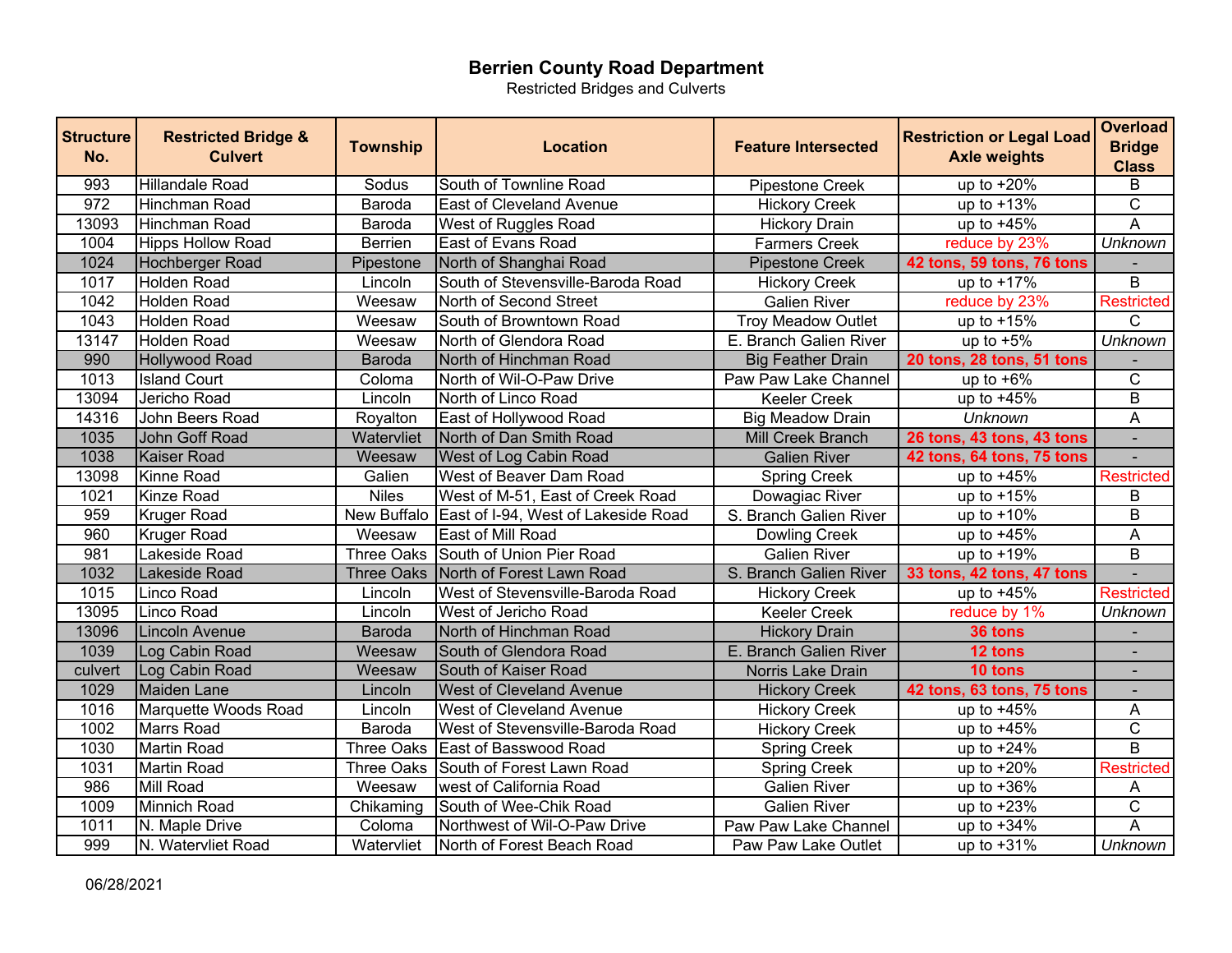Restricted Bridges and Culverts

| <b>Structure</b><br>No. | <b>Restricted Bridge &amp;</b><br><b>Culvert</b> | <b>Township</b> | <b>Location</b>                   | <b>Feature Intersected</b> | <b>Restriction or Legal Load</b><br><b>Axle weights</b> | <b>Overload</b><br><b>Bridge</b><br><b>Class</b> |
|-------------------------|--------------------------------------------------|-----------------|-----------------------------------|----------------------------|---------------------------------------------------------|--------------------------------------------------|
| 974                     | Naomi Road                                       | Pipestone       | West of Park Road                 | Pipestone Creek            | up to $+16\%$                                           | C                                                |
| 975                     | Napier Avenue                                    |                 | St. Joseph   at St. Joseph River  | St. Joseph River           | up to $+7\%$                                            | $\overline{\text{c}}$                            |
| 13100                   | Nye Road                                         | Galien          | North of Olive Branch Road        | Dowling Creek              | up to $+45%$                                            | $\overline{\mathsf{A}}$                          |
| 1040                    | Pardee Road                                      | Weesaw          | South of Elm Valley Road          | <b>Galien River</b>        | up to $+6\%$                                            | <b>Restricted</b>                                |
| 1041                    | Pardee Road                                      | Weesaw          | North of Glendora Road            | E. Branch Galien River     | up to $+35%$                                            | B                                                |
| culvert                 | Pardee Road                                      | Weesaw          | South of Kaiser Road              | Norris Lake Drain          | 10 tons                                                 |                                                  |
| 997                     | Park Road                                        | Pipestone       | South of Naomi Road               | <b>Pipestone Creek</b>     | up to $+44%$                                            | A                                                |
| 998                     | Paw Paw Lake Road                                | Coloma          | South of Paw Paw Avenue at river  | Paw Paw River              | up to $+5%$                                             | C                                                |
| 13092                   | Paw Paw Lake Road                                | Coloma          | South of Blatchford Road          | Derby Drain                | reduce by 23%                                           | <b>Unknown</b>                                   |
| 964                     | <b>Pucker Street</b>                             | <b>Niles</b>    | West of M-51, East of Ullery Road | Dowagiac Creek             | up to $+12\%$                                           | B                                                |
| 979                     | Red Arrow Highway                                | New Buffalo     | North of US-12                    | Amtrak Railroad            | up to $+45%$                                            | A                                                |
| 980                     | Red Arrow Highway                                |                 | New Buffalo North of Kruger Road  | <b>Galien River</b>        | up to $+42%$                                            | A                                                |
| 996                     | Red Arrow Highway                                | Benton          | West of Benton Center Road        | <b>Blue Creek</b>          | up to $+42%$                                            | A                                                |
| 13099                   | <b>Rickerman Road</b>                            | Galien          | North of Olive Branch Road        | <b>Dowling Creek</b>       | 21 tons                                                 | $\blacksquare$                                   |
| 992                     | <b>River Road</b>                                | Sodus           | South of Pipestone Road           | Pipestone Creek            | up to $+45%$                                            | A                                                |
| 1018                    | S. Roosevelt Road                                | Lincoln         | South of Marquette Woods Road     | <b>Hickory Creek</b>       | 22 tons, 27 tons, 43 tons                               | $\blacksquare$                                   |
| 970                     | Shawnee Road                                     | Baroda          | <b>East of Cleveland Avenue</b>   | <b>Fowler Drain</b>        | reduce by 9%                                            | A                                                |
| 971                     | Shawnee Road                                     | Baroda          | West of Spitzke Road              | <b>Hickory Creek</b>       | reduce by 9%                                            | A                                                |
| 969                     | <b>Snow Road</b>                                 | <b>Baroda</b>   | <b>West of Hills Road</b>         | <b>Hickory Creek</b>       | 30 Tons                                                 |                                                  |
| culvert                 | <b>Snow Road</b>                                 | <b>Baroda</b>   | West of Spitzke Road              | <b>Fowler Drain</b>        | <b>CLOSED</b>                                           |                                                  |
| 13193                   | Sodus Parkway                                    | Sodus           | east of Yore Avenue               | Pipestone Creek            | up to $+38%$                                            | A                                                |
| culvert                 | Spring Creek Road                                | Galien          | <b>East of Jeffery Road</b>       | <b>Spring Creek</b>        | 30 Tons                                                 |                                                  |
| 12823                   | <b>Starr Road</b>                                | Three Oaks      | <b>West of Three Oaks Road</b>    | <b>Spring Creek</b>        | reduce by 23%                                           | <b>Unknown</b>                                   |
| 987                     | Stevensville-Baroda Road                         | Lincoln         | South of Johnson Road             | <b>Hickory Creek</b>       | NORMAL LOADS ONLY                                       | C                                                |
| 976                     | <b>Territorial Road</b>                          | Bainbridge      | <b>East of North Branch Road</b>  | <b>Blue Creek</b>          | up to $+4\overline{5\%}$                                | A                                                |
| 995                     | <b>Third Street</b>                              | <b>Niles</b>    | North of US-12                    | <b>Brandywine Creek</b>    | up to $+45\%$                                           | A                                                |
| 984                     | Three Oaks Road                                  | Three Oaks      | North of Forest Lawn Road         | Chamberlain Drain          | up to $+20%$                                            | $\overline{\text{c}}$                            |
| 985                     | Three Oaks Road                                  | Chikaming       | North of Indian Trail             | <b>Galien River</b>        | up to $+6\%$                                            | $\overline{\text{c}}$                            |
| 994                     | <b>Walton Road</b>                               | <b>Buchanan</b> | East of City of Buchanan          | St. Joseph River           | <b>40 Tons</b>                                          | $\blacksquare$                                   |
| 13097                   | <b>Walton Road</b>                               | <b>Niles</b>    | West of E. Winn Road              | Spring Valley Drain        | up to $+45%$                                            | Α                                                |
| 962                     | Warren Woods Road                                | Chikaming       | West of Three Oaks Rd             | <b>Galien River</b>        | up to $+43%$                                            | $\overline{A}$                                   |
| 963                     | <b>Warren Woods Road</b>                         | Weesaw          | West of Log Cabin Road            | <b>Galien River</b>        | up to $+21%$                                            | $\overline{\mathsf{B}}$                          |
| 1000                    | <b>Washington Avenue</b>                         | St. Joseph      | South of Hilltop Road             | <b>Hickory Creek</b>       | up to +45%                                              | A                                                |
| 1027                    | <b>Watson Road</b>                               | Sodus           | <b>East of Hillandale Road</b>    | Pipestone Creek            | up to $+45%$                                            | A                                                |
| 1020                    | <b>Weiser Road</b>                               | <b>Niles</b>    | West of M-139, north of US-12     | Amtrak Railroad            | up to $+45%$                                            | $\overline{\mathsf{A}}$                          |